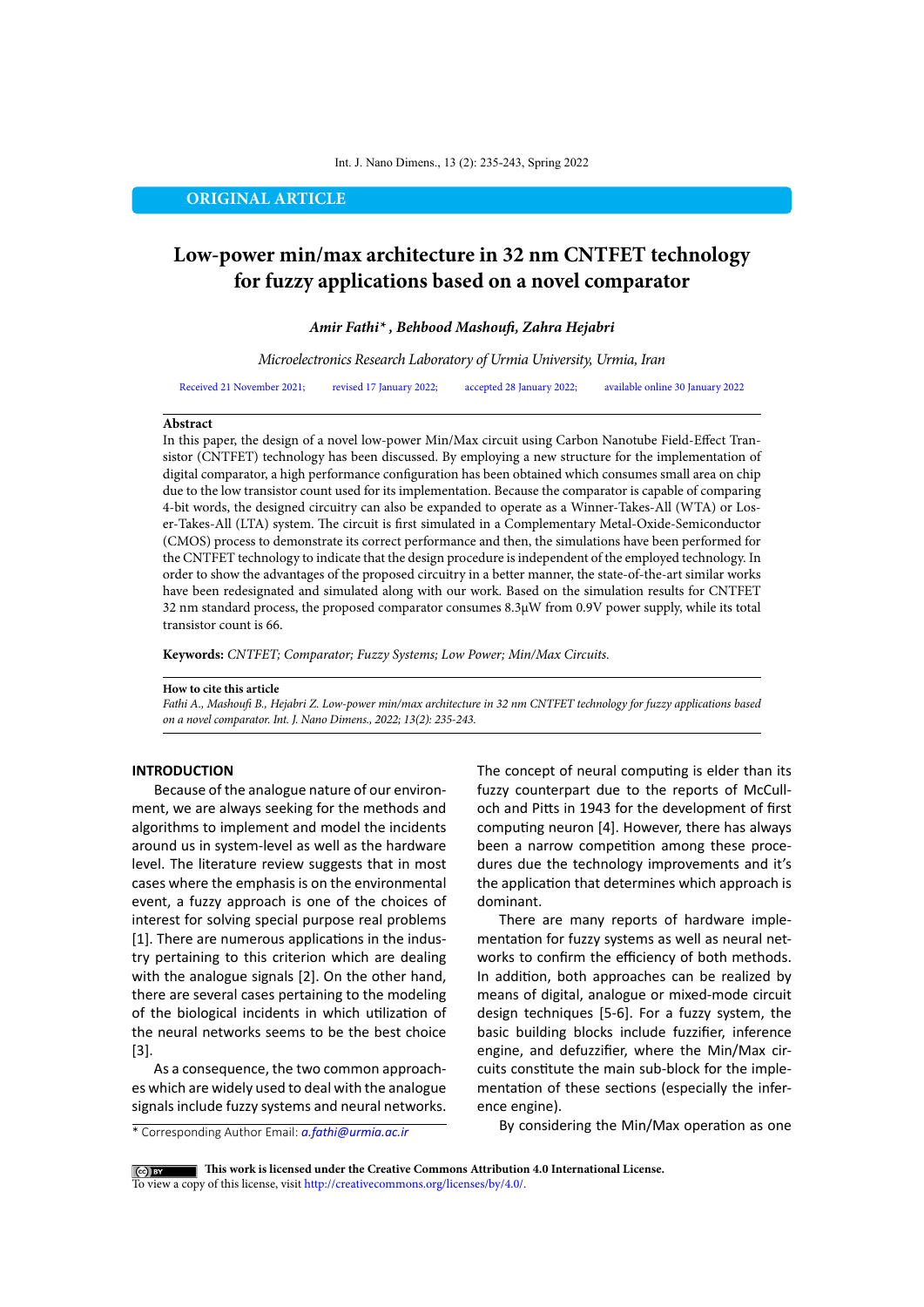of the fundamental operands on the implementation of a fuzzy logic system due to its resemblance to AND/OR gates for logic operations [7], too many attempts have been performed for hardware level realization of Min/Max architectures [8-14] which have their own concept along with their advantages and drawbacks. In [8] and [11], achieving high precision was the main focus, while in [9] and [10] the addition of number of inputs was the main emphasis. The authors in [13] have considered the speed improvement while the architecture of [14] was based on the power reduction of whole structure.

As a summary, one of the most functional approaches for the circuit level implementation of Min/Max operation is the employment of comparator based architectures [13, 15] which is illustrated in Fig. 1. The reason somehow pertains to the decision making nature of such circuits where the accuracy of decision can be enhanced by improvement of the resolution in the comparator circuitry. This task has been successfully carried out in the previous work by the authors reported in [13] in which a resolution of 9-bit has been achieved for the comparator.

By following the comparator based idea, a novel circuit is presented in this paper which can distinguish the maximum and minimum values between two 4-bit numbers. However, a point that must be taken into account is the rapid developments of the submicron technologies on the design and implementation of Integrated Circuits (ICs). One of those enhancements belongs to the

Carbon Nanotubes (CNTs) where the scales of nanometer determine their diameter size [16]. Such feature opens the doors of better opportunities for the researchers on the power and area reduction of electronic schemes. An investigation through the literature reveals that Single-Wall CNTs (SWCNTs) have shown better properties compared to the other classes for the fabrication of ICs [17] although CNT Field-Effect Transistor (CNTFET) needs more attention from the circuit designers to fulfill the market demands in the different aspects of industry [18].

However and during the recent years, there have been many attempts for the circuit-level implementation of CNTFET schemes where several works were reported in this criterion [19, 20]. A same story goes on for the hardware implementation of neural networks [21] where a thorough analysis demonstrates that all of the published schemes in this group can be divided into two categories: modeling and fabrication. For the former class, the modeling has been done by means of Artificial Neural Networks (ANNs) [22-24], while in the latter case; the concentration was set on the fabrication [25-27]. We can also observe a similar story for the circuit-level realization of fuzzy systems and plenty of works can be found in the literature especially for the design of Min/Max circuits [28-30].

The main emphasis in this work was set on the reduction of power and active area (on chip) for the Min/Max circuit with the help of employing new structure on the design of digital comparator.



Fig. 1. General concept of the comparator based min/max.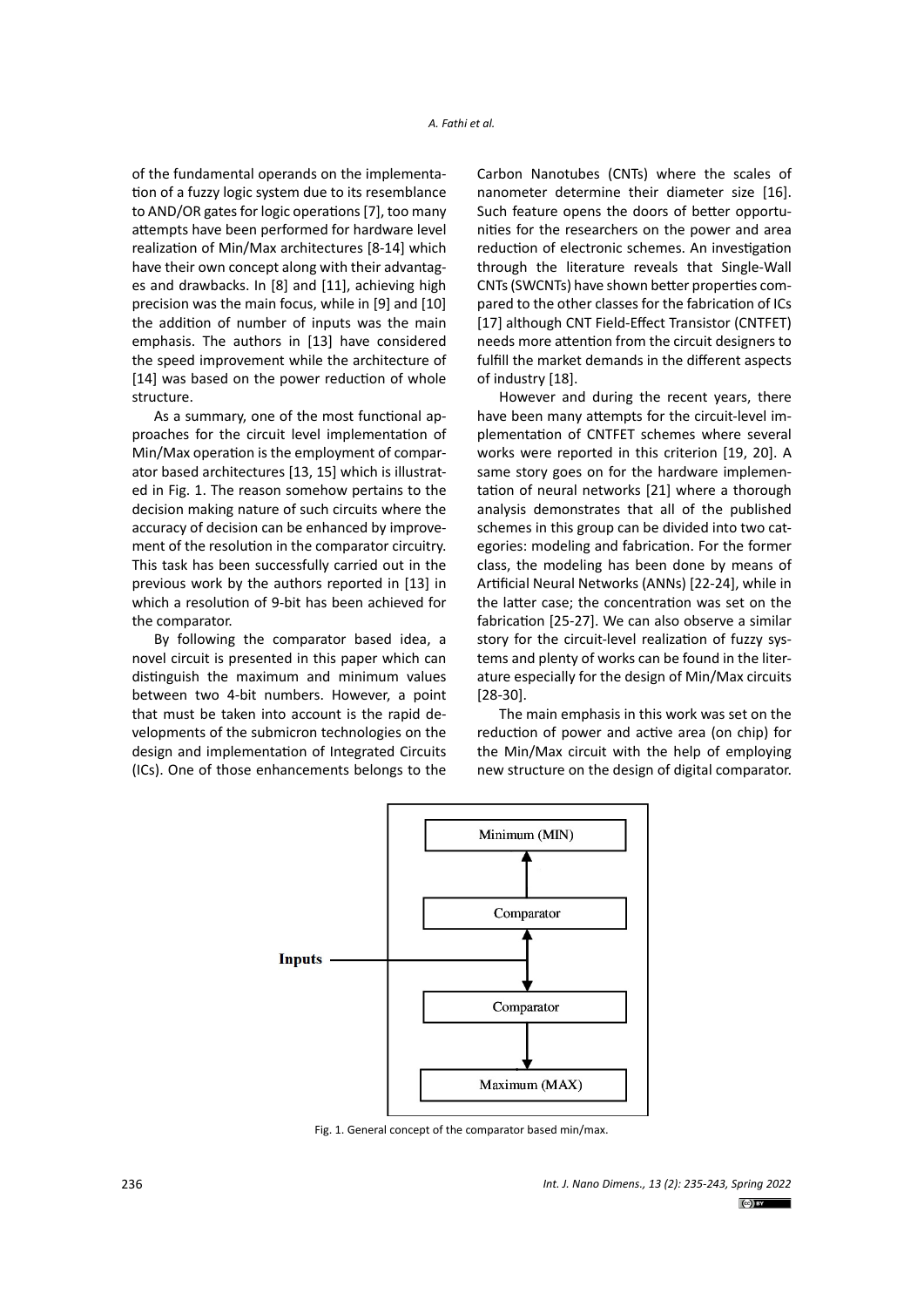

Fig. 2. Proposed 4-bit digital comparator.

By using such concept, a low power architecture consisting of 66 transistors has been proposed which can successfully detect the maximum and minimum value between two input words which is somehow based on the binary search algorithm.

The paper has been organized as follows. In section 2, the design of digital multiplier along with the proposed Min/Max structure will be discussed. Section 3 pertains to the simulation results along with the comparisons and finally, the conclusions will be provided in section 4.

## **EXPERIMENTAL**

## *A. Digital Comparator*

Since the emphasis in this work is on the design of 4-bit digital comparator, an investigation through the literature reveals that there can be found many works for the realization of such comparator [31-34]. While the concentration in [32] was on the system-level implementation of digital comparator, gate-level design has been focused in [31] and [33]. The architecture discussed in [34] was based on the transistor level implementation of the comparator.

Following the primary concept for the design of digital comparator, the main emphasis in this paper is on the circuit level implementation where power decrement along with the reduction of active area consumption (on chip) will constitute the other important objectives.

The proposed 4-bit comparator is shown in Fig. 2. The operating principle of this structure is almost based on the binary algorithm. At the first step,  $A_3$  and  $B_3$  bits of the inputs which constitute the Most Significant Bits (MSBs) are being compared and if the corresponding values of these bits won't be equal, then the result of decision will be clarified at this step. For  $A_3 = 1$ , and  $B_3 = 0$ , it is clear that number A defined as  $A_1A_2A_1A_0$  will be greater than number  $B$  (which is defined as  $B_3B_3B_1B_0$ ). As a result, the NMOS transistors with connected gates to  $X<sub>3</sub>$  will be ON and the values of  $A_3$  and  $B_3$  bits will be transmitted to *Outp* and *Outn* nodes, respectively via these transistors. The same process will be repeated for  $A_3 = 0$ , and  $B_3 = 1$ . But if the logic values of  $A_3$  and  $B_2$  are equal to each other, then the output  $X_3$ will be equal to logic zero value, making the PMOS transistors (where their gates are connected to  $X<sub>3</sub>$ ) become ON. Hence, the comparison process will be transferred to  $A_2$  and  $B_2$  bits.

This process will continue until the decision process is finished. If both of the inputs are identical, then both of *Outp* and *Outn* nodes will be charged to the high-level voltage. Therefore, the resistors can be substituted with current sources having low currents. It is worth to mention that for standard CMOS technologies the passing current through the transistors abides by the following expression [35]: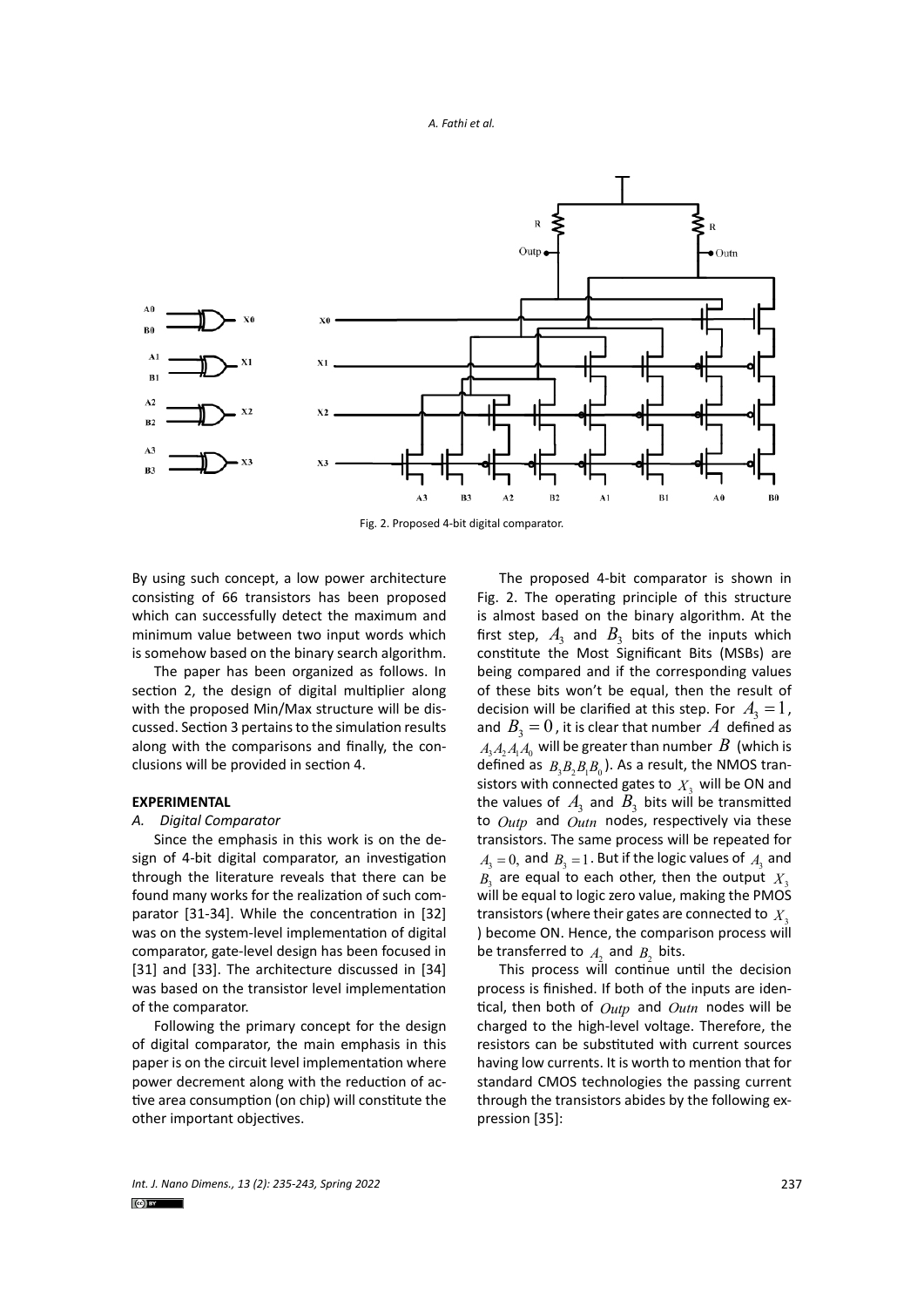



Fig. 3. Structural view of a CNTFET.

$$
I_{ds} = \frac{1}{2} \mu c_{ox} \left(\frac{W}{L}\right) \left(V_{gs} - V_{th}\right)^2
$$
 (1)

where  $\blacksquare$ ,  $L$ ,  $V_{gs}$  and  $V_{th}$  represent width, length, gate-source voltage and threshold voltage, respectively. Moreover,  $c_{\alpha x}$  denotes the oxide capacitance and  $\mu$  defines the mobility parameter. But for CNTFET technologies, the story somehow differs. Depending on the region of operation along with the type of the employed CNTFET, (1) will alter and the corresponding drain current has to be calculated [36]. For instance, thorough analysis has been presented in [37] to obtain the drain current when  $SiO<sub>2</sub>$ ,  $ZrO<sub>2</sub>$ , and  $HfO<sub>2</sub>$  are used for the oxide of the channel.

For a better realization of the differences between two technologies, the scheme of Fig. 3 has been demonstrated where two separate views are used to illustrate a CNT based Field Effect Transistor (FET). Based on the shown scheme, the CNT channel region is undoped, while the other regions are heavily doped making them act as the source/ drain extended region. As a consequence, the gate oxide has little effect in CNTFET technologies.

However, as the emphasis in this work is on the structural-level design of the comparator, we don't deal with such equations or discussions, because the general concept of comparator design is the same for different technologies.

*B. Proposed Min/Max Architecture* With the help of the Multiplexers (MUXs) shown in Fig. 4 and by applying the bits of input words one by one as the inputs of MUX gates along with *Outp* and *Outn* outputs in Fig. 2 (as the control signals of MUXs), the architecture of proposed Min/Max circuit will be obtained which is shown in Fig. 5.

As explained in the previous section, for the case of equal input bits, the Min and Max value will be identical which means that the MUX gates will transmit both values as Min and Max results to the output nodes.

If  $A > B$ , then the *Outp* control signal will transmit the maximum value to the output node, while *Outn* has the responsibility of choosing the minimum value between the input signals. On the other hand, for the case of  $A < B$ , the *Outn* control signal will transmit the maximum value to the output node.

#### **RESULTS AND DISCUSSIONS**

To evaluate the correct behavior of the proposed Min/Max architecture and also, to demonstrate that the design procedure is independent of the employed technology, simulations are performed for both CMOS and CNTFET technologies. The proposed scheme is simulated using TSMC 0.18 µm CMOS standard process (with 1.8 V power supply) by HSPICE for indication of the correct performance. The result which is shown in Fig. 6 for the max operation depicts that the designed architecture performs its task perfectly. It is worth to mention that in the proposed architecture of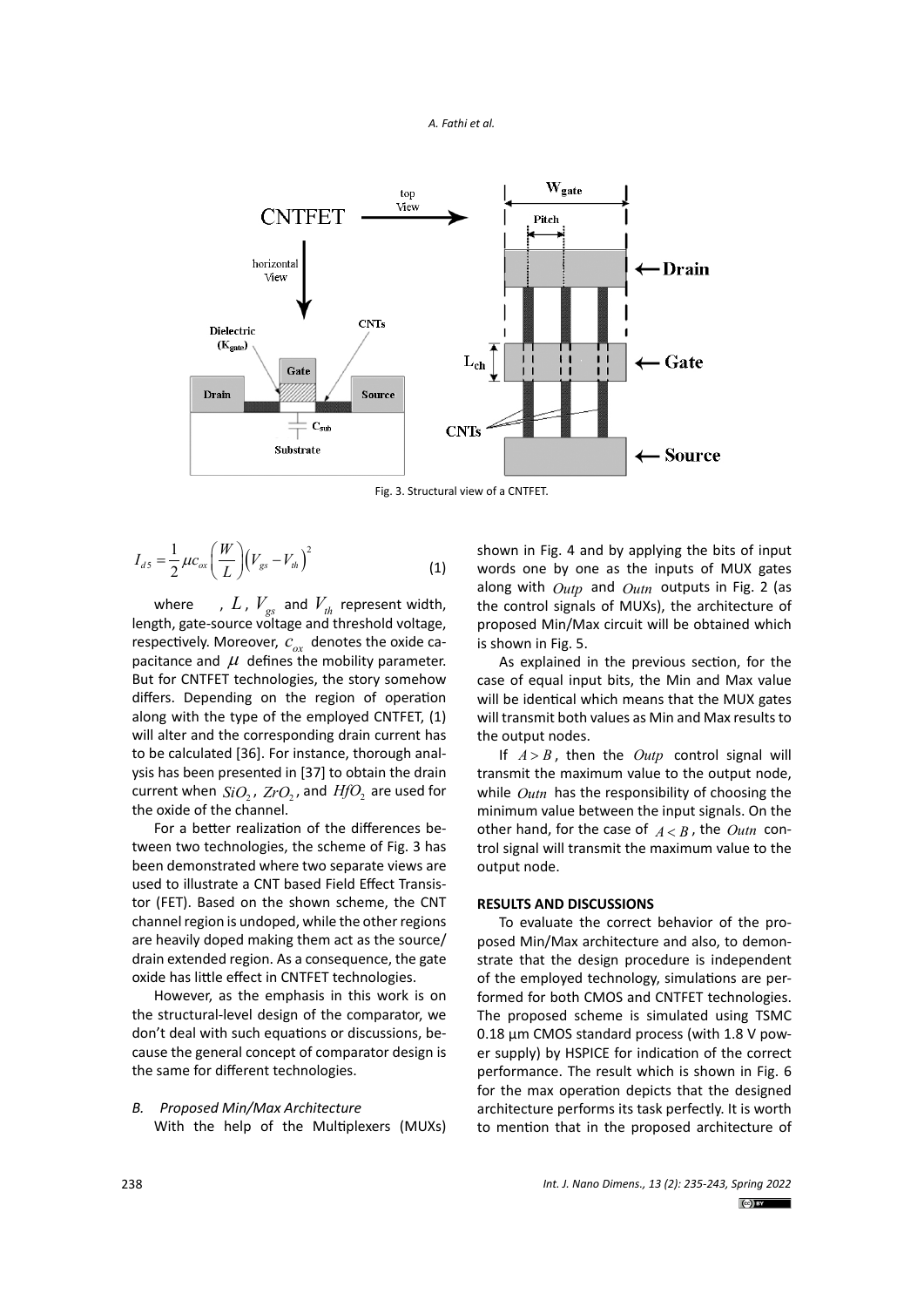

Fig. 4. MUX configuration for Min/Max design.



Fig. 5. Proposed Min/Max architecture.

Fig. 2, the complement transistors have been employed for the correct operation of the comparator scheme. As a consequence, the total transistor count will be 66, while the investigation of Fig. 2 demonstrates that only 46 transistors are utilized.

At the second step, the designed architecture is simulated in CNTFET 32 nm standard process by means of 0.9V power supply where the results are illustrated in Fig. 7. In Fig. 7 (a), the max output and in Fig. 7 (b), the min operation results are shown, respectively. Based on the presented results, the correctness of the design considerations is justified again.

In order to show the variations of power dissipation with respect to the changes in supply voltage, the supply voltage has been swept and the variations were measured by means of the simulation results for both CMOS and CNTFET technologies. As Fig. 8 illustrates, the utilization of CNT-FET process results in an ultra low-power system,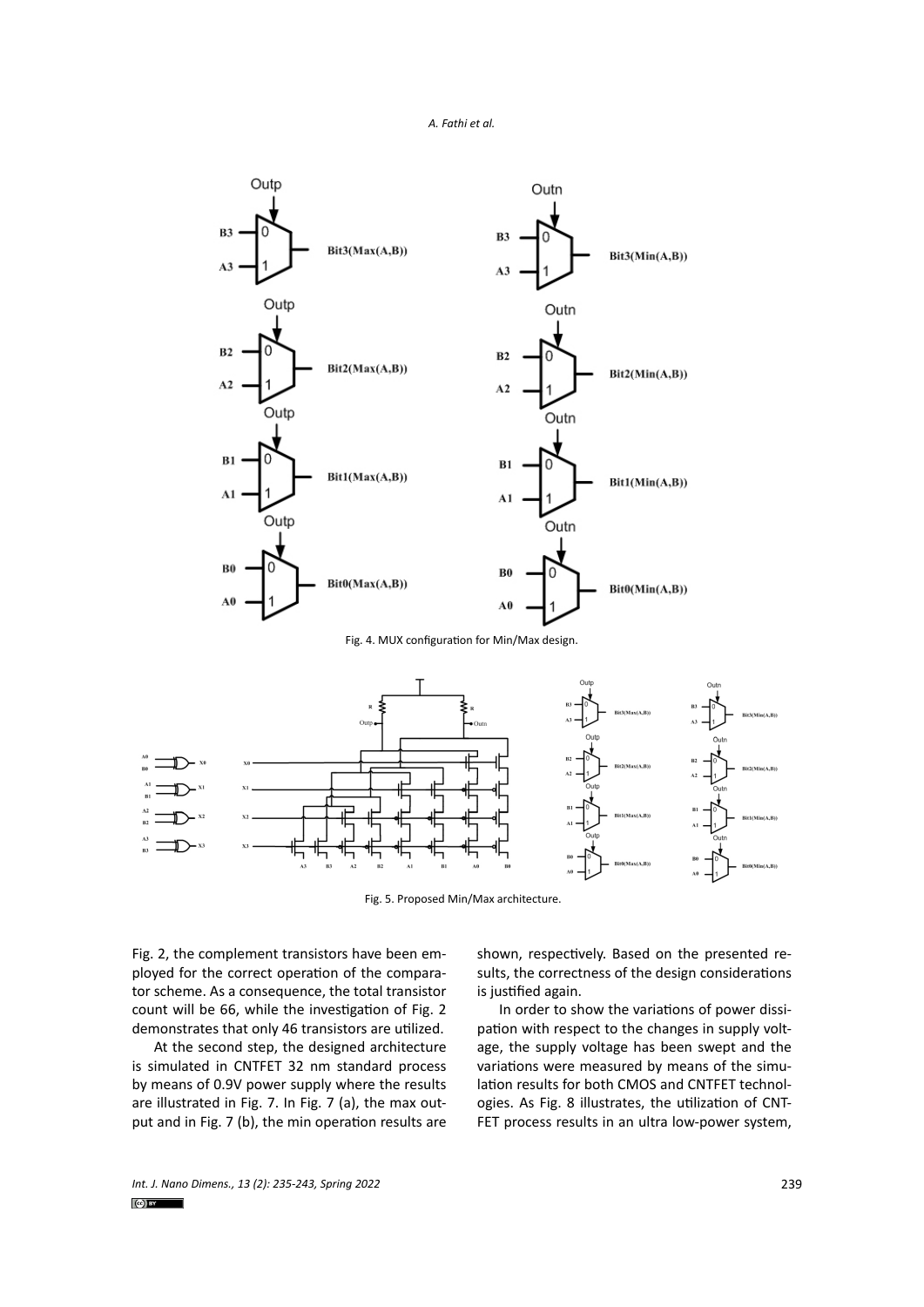







Fig. 7. Simulation results in CNTFET 32 nm process (a) for the Max operation (b) for the Min operation.

*Int. J. Nano Dimens., 13 (2): 235-243, Spring 2022*  $(c)$  BY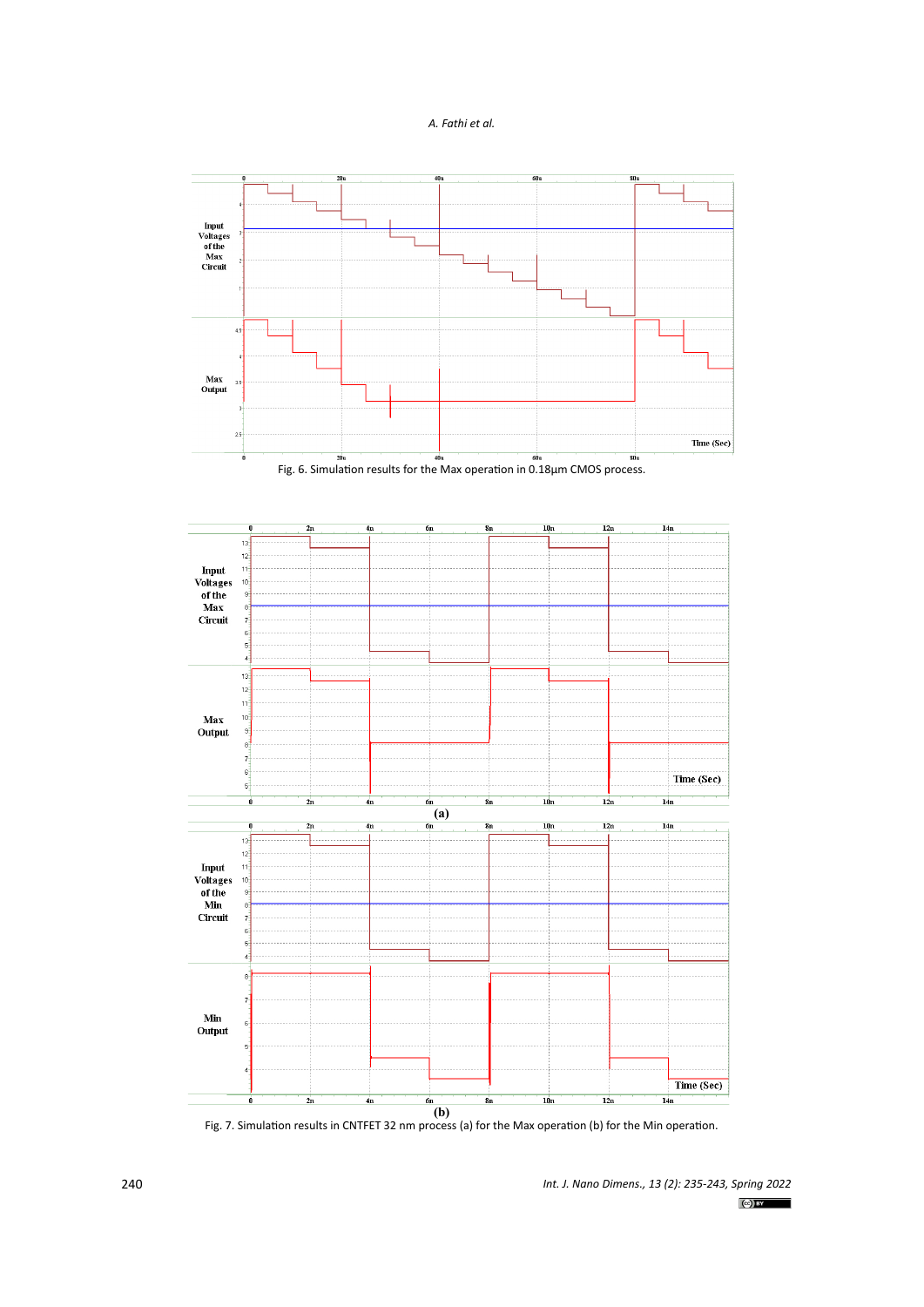



Fig. 8. Variations of power dissipation with respect to the changes in the supply voltage for CNTFET process.



Fig. 9. The effect of temperature variations on the performance of the proposed scheme for the Min output.

because the power consumption of the proposed scheme for the 1.8 V power supply of TSMC technology was 156 µW (based on the simulation results).

Therefore, the proposed scheme can widely be employed in low power Min/Max circuit design. Also, because of structural simplicity, the idea can

be extended for the implementation of Winner-Takes-All (WTA) and Loser-Takes-All (LTA) architectures, too.

Finally, the performance of designed Min/Max circuit is investigated by considering the effect of temperature variations. As a consequence, the temperature was swept from  $-20^{\circ}$ C to  $40^{\circ}$ C in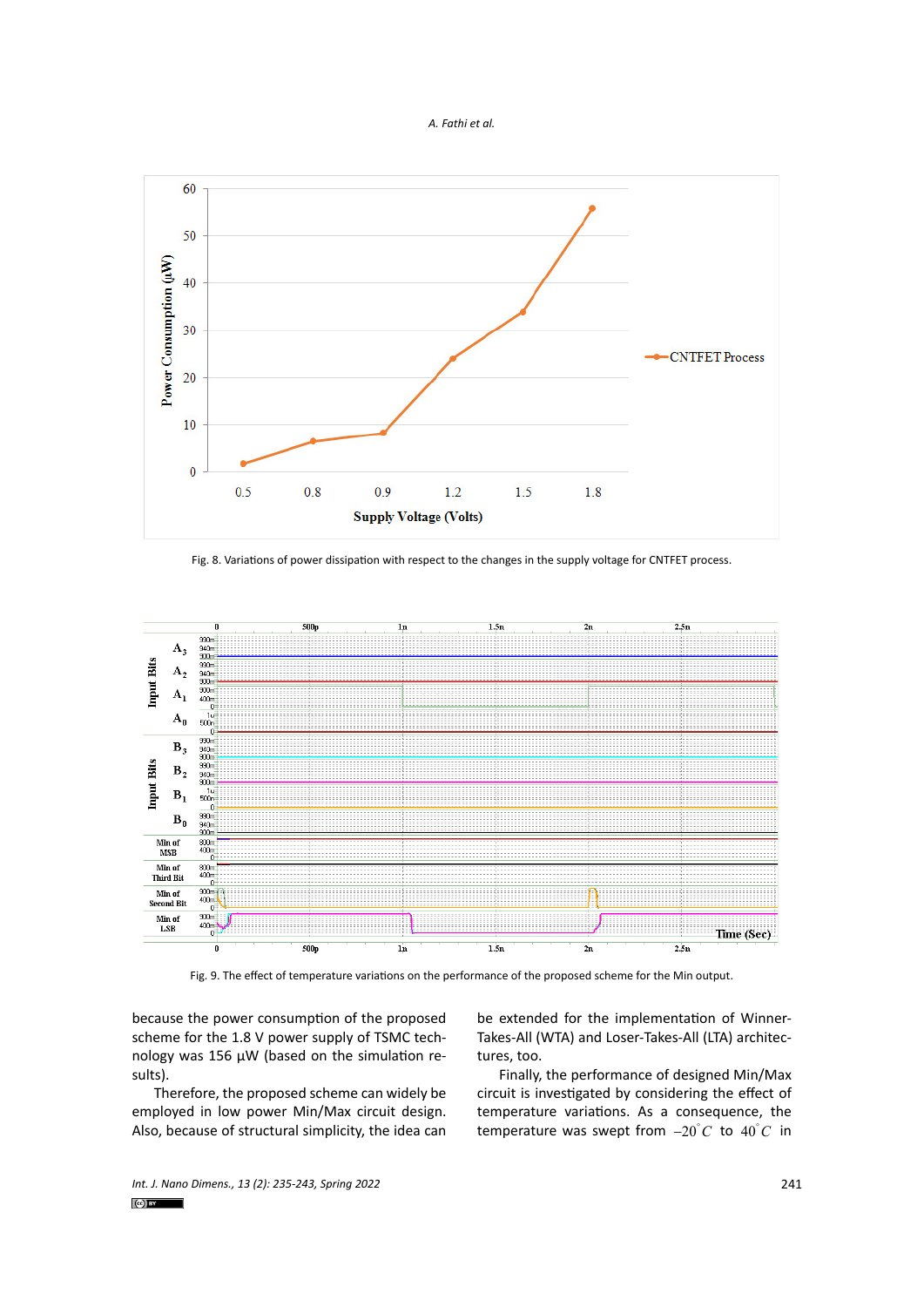| 4-Bit Comparator           | <b>CMOS [34]</b> | TG [34] | <b>PTL [34]</b> | Proposed      |
|----------------------------|------------------|---------|-----------------|---------------|
| $\mathsf{V}_{\mathsf{dd}}$ | 0.9              | 0.9     | 0.9             | 0.9           |
| <b>Transistor Count</b>    | 176              | 116     | 56              | 66            |
| Power (µW)                 | 84.2             | 54.2    | 27.4            | 8.3           |
| Technology (nm)            | 32               | 32      | 32              | 32            |
| <b>Process</b>             | <b>CNTFET</b>    | CN TFET | <b>CNTFET</b>   | <b>CNTFET</b> |

Table 1. Comparison between The proposed comparator and previous architectures reported in [34]. Table 1. Comparison between The proposed comparator and previous architectures reported in [34].

(TG = Transmission Gate , PTL = Pass‐Transistor Logic)

the CNTFET technology in the HSPICE simulation environment. The result has been demonstrated in Fig. 9 for the min operation, which indicates that the proposed scheme operates correctly even for the changes of temperature at a wide range.

To show the superiority of the proposed comparator over the previous designs, the implemented architectures in [34] were redesignated and simulated by HSPICE using CNTFET 32nm standard process and 0.9V power supply voltage. Based on the results which are summarized in Table 1, the designed 4-bit comparator outperforms previous works from the viewpoint of power consumption.

## **CONCLUSIONS**

With the help of a novel low-power 4-bit comparator, high-performance Min/Max circuit has been proposed which can widely been employed in fuzzy logic systems for the rule selection. By employing a new structure for the implementation of digital comparator, a flexible configuration has been obtained which consumes small area on chip due to the low transistor count used for its implementation. Because the comparator is capable of comparing 4-bit words, the designed circuitry can also be expanded to operate as a WTA or LTA system.

Comparison with the similar works demonstrates the superiority of the proposed circuitry when all of the previously published schemes have been redesignated and simulated along with our circuit. Based on the simulation results for CNTFET 32 nm standard process, power dissipation of the proposed comparator circuit is 8.3 µW from 0.9 V power supply while the total transistor count is 66.

## **CONFLICT OF INTEREST**

The authors declare no conflict of interest.

#### **REFERENCES**

- [1] Talaska T., (2017), Implementation of fuzzy logic operators as digital asynchronous circuits in CMOS technology. Proc. 30 th *Int. Conf. Microelectron.*
- [2] Wilamowski B. M., (1998), Analog VLSI hardware for fuzzy

systems, Proceedings of the 24 th *Annual Conference of the IEEE Industrial Electronics Society*, IECON '98.

- [3] Azizian S., Aziz Aghchegala V., Azizian S., Sefidgar Dilmaghani M., (2019), CMOS bulk-controlled fully programmable neuron for artificial neural networks. *IETE J. Res.* 65: 320-328.
- [4] Azizian S., Fathi K., Mashoufi B., Derogarian F., (2011), Implementation of a programmable neuron in 0.35 μm CMOS process for multi-layer ANN applications. *Eurocon-Int. Conf. Comp. Tool. 1-4.*
- [5] Zavala A. H., Nieto O. C., (2012), Fuzzy hardware: A retrospective and analysis. *IEEE Transact. Fuzzy Sys.* 20: 623- 635.
- [6] Yaghmourali Y. V., Fathi A., Hassanzadazar M., Khoei A., Hadidi K., (2018), A low-power, fully programmable membership function generator using both transconductance and current modes. *Fuzzy Sets and Systems*. 337: 128-142.
- [7] Gabrielli A., Gandolfi E., Masetti M., Maloberti f., (1995), Design and preliminary results of high speed analog 1.0/ spl mu/m CMOS MIN-MAX circuit for fuzzy architectures. *Proceedings of the 38th Midwest Symposium on Circuits and Systems.*
- [8] Aksin D. Y., (2002), A high-precision high-resolution WTA– MAX circuit of O (N) complexity. *IEEE Transact. Circ. Systems—II: Analog. Digital Signal Process*. 49: 48-53.
- [9] Madrenas J., Fernández d., Cosp J., (2010), A low-voltage current sorting circuit based on 4-T min-max CMOS switch. *17 th IEEE Int. Conf. Electron. Circuits, and Systems (ICECS).*
- [10] Shayanfar R., Khoei A., Hadidi K., (2010), Multi-input voltage-mode min-max circuit. *18 th Iran. Conf. Elect. Eng. (ICEE).*
- [11] Padash M., Khoei A., Hadidi K., Ghasemiyan H., (2011), A high precision high frequency VLSI multi-input min-max circuit based on WTA-LTA cells*. Int. Conf. Elect. Dev. Sys. Applicat.* (ICEDSA).
- [12] Moaiyeri M. M., Chavoshisani R., Jalali A., Navi K., Hashemipour O., (2012), High-performance mixed-mode universal min-max circuits for nanotechnology. *Circuit. Syst. Signal Proc.* 31: 465–488.
- [13] Fathi A., Khoei A., Hadidi K., (2015), High speed min/max architecture based on a novel comparator in 0.18-μm CMOS process. *J. Circuit. Syst. Comput.* 24: 1550048.
- [14] Mane S. C., Hajare S. P., Dakhole P., (2017), Current mode quaternary logic circuit. *Int. Conf. Communic. Signal Processing.*
- [15]Amirkhanzadeh R., Khoei A., Hadidi K., (2005), A mixed-signal current-mode fuzzy logic controller. *AEU-Int. J. Electron. Commun.* 59: 177–184.
- [16] Liu C., Cheng H., (2013), Carbon nanotubes: Controlled growth and application. *Materials Today.* 16: 19-28.
- [17]Avouris P., Afzali A., Appenzeller J., Chen J., Freitag M., Klinke C., Lin Y.-M., Tsang J. C., (2004), Carbon nanotube elec-

*Int. J. Nano Dimens., 13 (2): 235-243, Spring 2022*  $\left(\text{c} \right)$  BY